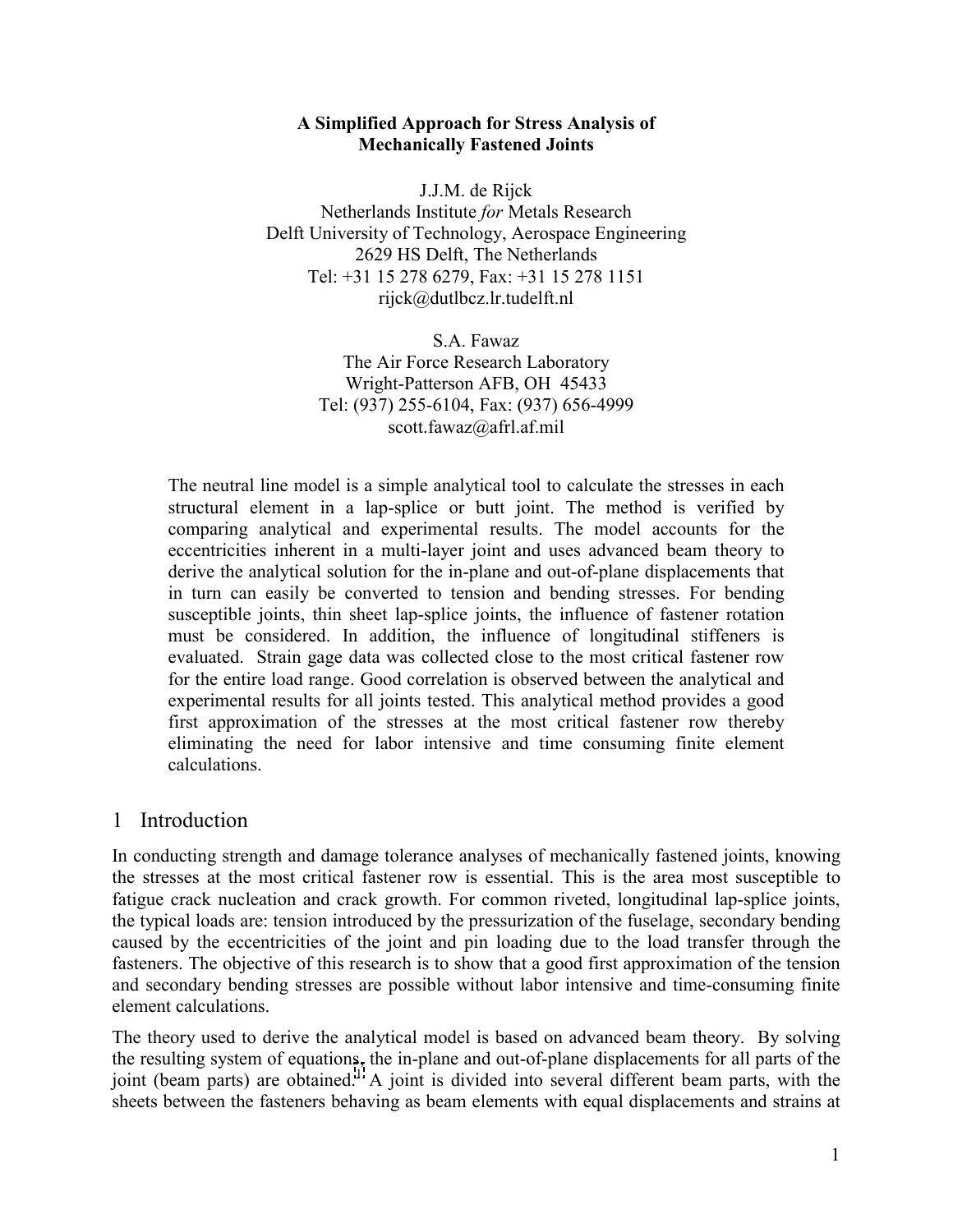the faying surfaces. The structural response of the joint is determined at the joint neutral line; thus, the sheets between the fasteners act as single beams.

In order to validate the neutral line model, four different joints are tested to obtain applied load vs. strain data. Two thin sheet lap-splice joints and two butt joints are tested, each instrumented with a number of strain gages at and near the critical fastener row.

# 2 Advanced Beam Theory

Extending Schijve's<sup>1,2</sup> neutral line model to more complicated structures has been successfully demonstrated in the past.<sup>3</sup> Analytical models for each of the four joint types are derived to give the global structural response of the joint to applied remote tensile loading. The models are verified by comparing the analytical to experimental results.

## 2.1 Neutral Line Model

Whether the structure is simple or complex, the procedure to develop a neutral line model remains the same. The model is one-dimensional in that the structural response is confined to the neutral line. A one-dimensional lap-splice joint with misalignment and clamped at the sheet ends is shown in Figure 1. The deflected shape of the lap-splice joint is shown in Figure 2. The stresses in the area of interest are then easily obtained as shown below, starting with static equilibrium of the specimen:

$$
\sum M_{\text{Point A}} = 0
$$
  
\n
$$
M_a - M_b - Pa - D_b l_{\text{tot}} = 0
$$
  
\nwith 
$$
l_{\text{tot}} = L_1 + L_2 + L_3 + L_4
$$
 (1)

Equilibrium for each separate "beam" part can be written as follows

$$
(M_x)_i = M_a + Pw_i - D_a \left(\sum_{1}^{i} L_{i-1} + x_i\right) = (EI)_i \left(\frac{d^2 w}{dx_2}\right)_i
$$

Or in a more useful form

$$
\left(\frac{d^2 w}{dx^2}\right)_i - \alpha_i^2 w_i = \alpha_i^2 \left(\frac{M_a}{P} - \frac{D_a}{P} \left(\sum_{i=1}^i L_{i-1} + x_i\right)\right)
$$
(2)

with  $\alpha_i^2 = \frac{P}{(EI)_i}$ EI  $\alpha_i^2 = \frac{P}{\sqrt{P}}$ 

and  $P =$  Remote applied axial load

 $M_a$  = Moment due to clamping  $D_a$  = Reaction Force due to clamping  $E_i$  = Modulus of Elasticity for the i<sup>th</sup> part of the beam  $I_i$  = Moment of Inertia for the i<sup>th</sup> part of the beam

Solution of Eqn. (2) results in a second order linear equation for the  $i<sup>th</sup>$  "beam" part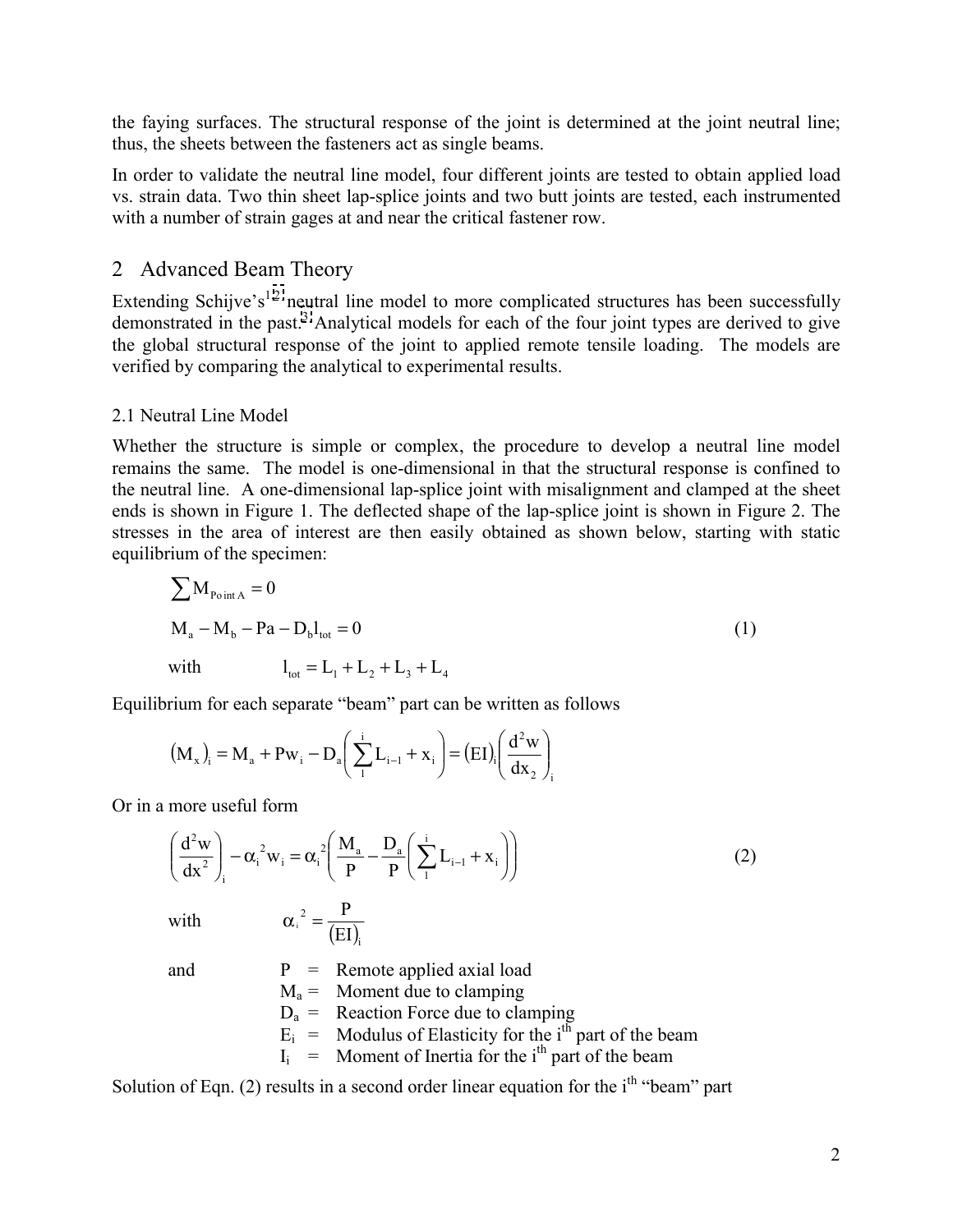$$
w_i = A_i \sinh(\alpha_i x_i) + B_i \cosh(\alpha_i x_i) + \left(\frac{D_a}{P} \left(\sum_{i=1}^{i} L_{i-1} + x_i\right) - \frac{M_a}{P}\right)
$$
(3)

Boundary conditions for rivet positions

$$
w_j + e_j = w_{j+1}
$$
 and  $\left(\frac{dw}{dx}\right)_j + \beta_j = \left(\frac{dw}{dx}\right)_{j+1}$  (4)

Special attention should paid to the  $e_i$  and  $\beta_i$ , being positive or negative! Figure 1 shows that  $e_1$ , the eccentricity jump from part 1 to part 2, is negative. Since the effect of the load transfer is not taken into account yet,  $e_2 = 0$  and finally  $e_3$  will have the same sign as  $e_1$ . As for the effect of rivet rotation  $β<sub>i</sub>$ , this is more complicated. At the first fastener row, see Figure 3, the boundary condition is

$$
\left(\frac{dw}{dx}\right)_1 + \beta_1 = \left(\frac{dw}{dx}\right)_2
$$

According to reference [1], a relative low stress level can already cause plastic deformation. This will cause a locally small permanent (plastic) bending of the sheets. To get an idea of the effects of rivet rotation on the stress calculations, it is assumed that the permanent bending is concentrated at the first/critical fastener row. This changes the boundary condition for the middle fastener row to

$$
\left(\frac{\mathrm{d}w}{\mathrm{d}x}\right)_2 = \left(\frac{\mathrm{d}w}{\mathrm{d}x}\right)_3
$$

thus, no β effect is taken into account. Finally at the third fastener row, the boundary condition will be

$$
\left(\frac{dw}{dx}\right)_3 + \beta_3 = \left(\frac{dw}{dx}\right)_4
$$

Part I

The solution of Eqn. (3), yields

$$
w_1 = A_1 \sinh(\alpha_1 x_1) + B_1 \cosh(\alpha_1 x_1) + \left(\frac{D_a}{P} \cdot x_1 - \frac{M_a}{P}\right)
$$
 (5)

The boundary conditions for the clamped situation at  $x_1 = 0$  yield, displacement  $w_1 = 0$  and  $dx \int_{1, x_1 = 0}$ dw =  $\overline{\phantom{a}}$ J  $\left(\frac{dw}{dx}\right)$ l  $\left(\frac{dw}{dx}\right)$  = 0. Substitution in Eqn. (5) and the first derivative of Eqn. (5) results in a solution

for  $A_1$  and  $B_1$ 

$$
A_1 = -\frac{D_a}{\alpha_1 P} \tag{6}
$$

$$
B_1 = \frac{M_a}{P}
$$
 (7)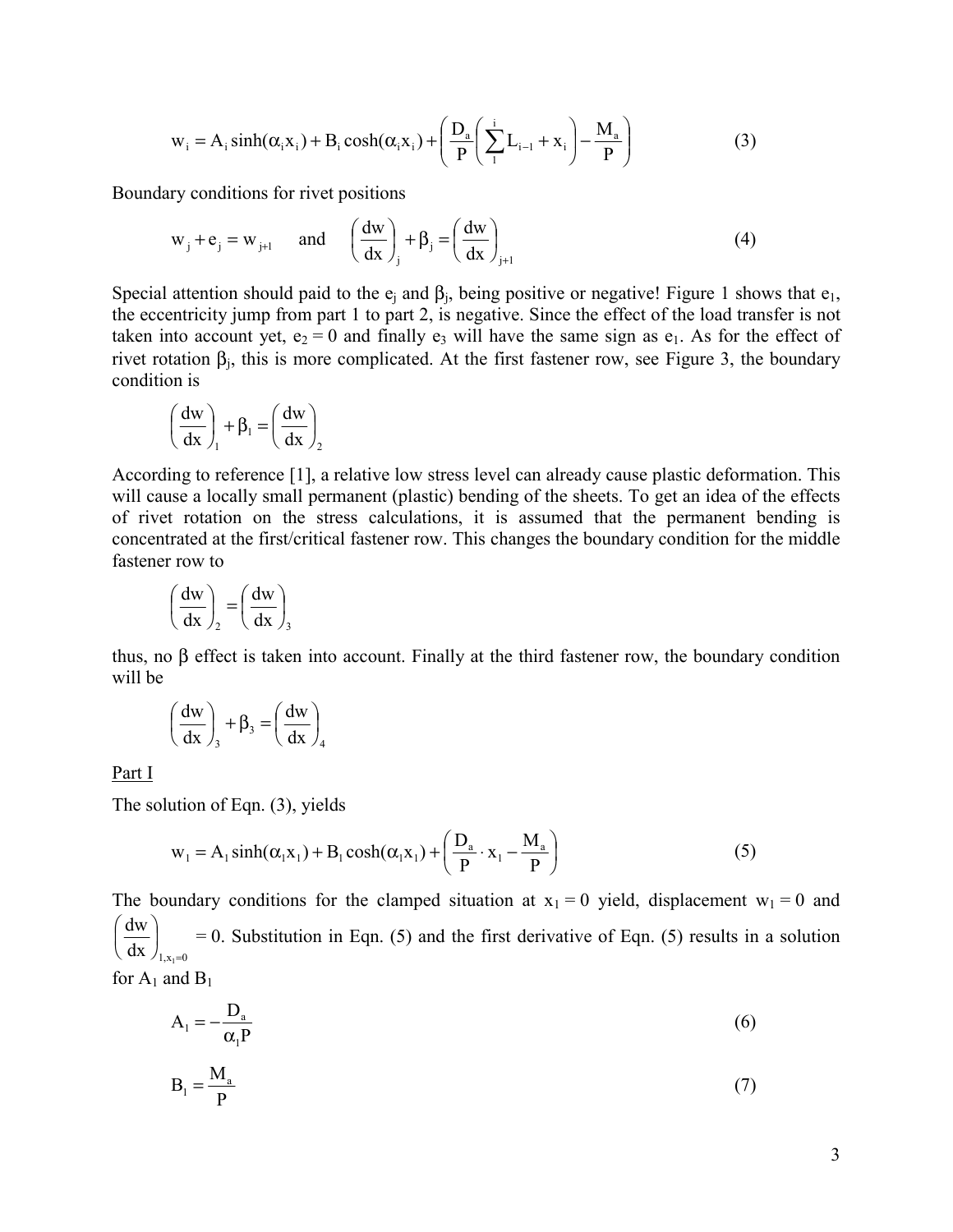Part II

$$
w_2 = A_2 \sinh(\alpha_2 x_2) + B_2 \cosh(\alpha_2 x_2) + \left(\frac{D_a}{P}(L_1 + x_2) - \frac{M_a}{P}\right)
$$
 (8)

Using Eqn. (4)

$$
w(x_2 = 0)_2 = w(x_1 = L_1) + e_1
$$
  
\n
$$
B_2 = A_1 \sinh(\alpha_1 L_1) + B_1 \cosh(\alpha_1 L_1) + e_1
$$
  
\n
$$
\left(\frac{dw}{dx}\right)_{2, x_2 = 0} = \left(\frac{dw}{dx}\right)_{1, x_1 = L_1} + \beta_1
$$
\n(9)

$$
A_2 \alpha_2 = A_1 \alpha_1 \cosh(\alpha_1 L_1) + B_1 \alpha_1 \sinh(\alpha_1 L_1) + \beta_1
$$
\n(10)

Part III

$$
w_3 = A_3 \sinh(\alpha_3 x_3) + B_3 \cosh(\alpha_3 x_3) + \left(\frac{D_a}{P} (L_1 + L_2 + x_3) - \frac{M_a}{P}\right)
$$
 (11)

Using the same principle as was done for part 2, results in

$$
w(x_3 = 0)_3 = w(x_2 = L_2) + e_2
$$
  
\n
$$
B_3 = A_2 \sinh(\alpha_2 L_2) + B_2 \cosh(\alpha_2 L_2) + e_2
$$
  
\n
$$
\left(\frac{dw}{dx}\right)_{3 \times z = 0} = \left(\frac{dw}{dx}\right)_{2 \times z = L_2}
$$
\n(12)

$$
\left(\frac{dx}{3}, \frac{1}{3}, \frac{1}{3} = 0 \right) \left(\frac{dx}{3}, \frac{1}{3} = 0\right)
$$
  
\n
$$
A_3 \alpha_3 = A_2 \alpha_2 \cosh(\alpha_2 L_2) + B_2 \alpha_2 \sinh(\alpha_2 L_2)
$$
\n(13)

Part IV

$$
w_4 = A_4 \sinh(\alpha_4 x_4) + B_4 \cosh(\alpha_4 x_4) + \left(\frac{D_a}{P}(L_1 + L_2 + L_3 + x_4) - \frac{M_a}{P}\right)
$$
 (14)

Using Eqn.  $(4)$ :

$$
w(x_4 = 0)_4 = w(x_3 = L_3) + e_3
$$
  
\n
$$
B_4 = A_3 \sinh(\alpha_3 L_3) + B_3 \cosh(\alpha_3 L_3) + e_3
$$
  
\n
$$
\left(\frac{dw}{dx}\right)_{4, x_4 = 0} = \left(\frac{dw}{dx}\right)_{3, x_3 = L_3} + \beta_3
$$
  
\n
$$
A_4 \alpha_4 = A_3 \alpha_3 \cosh(\alpha_3 L_3) + B_3 \alpha_3 \sinh(\alpha_3 L_3) + \beta_3
$$
\n(16)

Similar to  $x_1 = 0$ , at  $x_4 = L_4$  the displacement *w* is equal to the misalignment 'a' and no rotation is allowed due to the clamping of the specimen, yielding the last two equations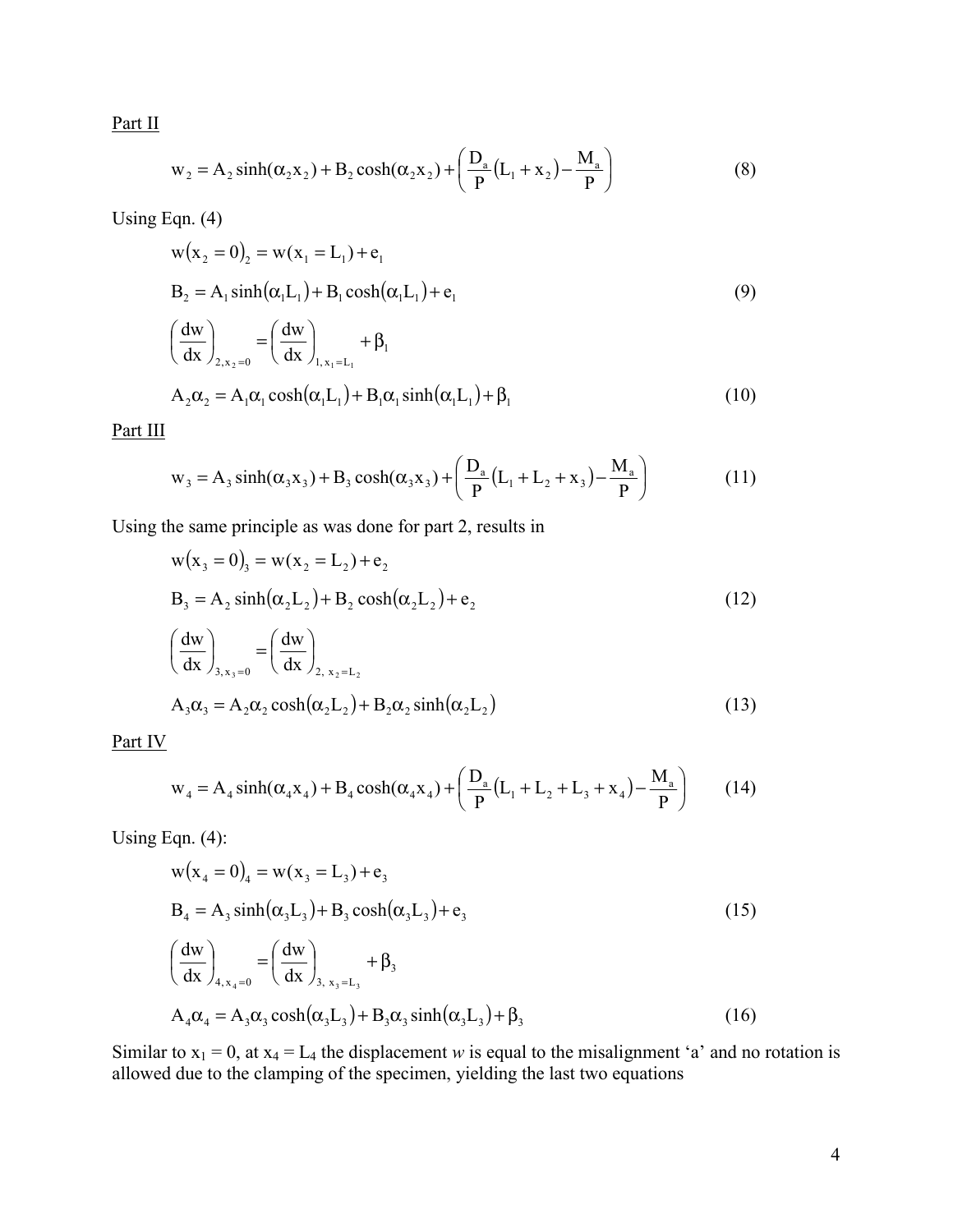$$
A_4 \sinh(\alpha_4 L_4) + B_4 \cosh(\alpha_4 L_4) + \left(\frac{D_a}{P} \cdot L_{\text{tot}} - \frac{M_a}{P}\right) = a \tag{17}
$$

$$
A_4\alpha_4 \cosh(\alpha_4 L_4) + B_4\alpha_4 \sinh(\alpha_4 L_4) + \frac{D_a}{P} = 0
$$
\n(18)

Table 1 shows the system of 10 equations that need to be solved for 10 unknowns,  $A_1$ ,  $A_2$ ,  $A_3$ ,  $A_4$ ,  $B_1$ ,  $B_2$ ,  $B_3$ ,  $B_4$ ,  $D_a$  and  $M_a$ . Solving these equations provides the displacements of the neutral line for all x, and offers the opportunity to calculate the bending moment at the location of interest, the first fastener row

$$
M_1 = M_a + P w_{1, x_1 = L_1} - D_a (L_1)
$$
\n(19)

The equations shown in Table 1 can be simplified if desired without significantly affecting the accuracy of the solution. The first step towards a more simple system of equations is that, according to Schijve, the influence of fixed or clamped boundary conditions on the stresses in a joint can be neglected for large values of  $\alpha_1L_1$ , which is common for thin sheet joints.<sup>1</sup> This results in a reduction in the number of unknowns,  $D_a$  and  $M_a$  are no longer required, and a reduction in the number of equations needed, Eqn. (6) and Eqn. (18). Since the fastener head, manufactured and driven, are not modelled explicitly, a point of symmetry exists at the second fastener when  $t_1 = t_2$  and  $E_1 = E_2$ . Table 2, shows the reduced system of equations.

The degree or severity of bending with respect to tensile loading is commonly represented by the bending factor, k the ratio of the nominal bending to tensile stresses. At the first fastener row, the k is

$$
k = \frac{\sigma_b}{\sigma_t} = \frac{M_1}{\frac{1}{6}Wt_1^2} / \frac{P}{Wt_1}
$$
\n(20)

Where

 $W =$  joint width.  $t_1$  = thickness of the joint at the first fastener row

Since the model is one-dimensional, the bending factor is not a function of the joint width. Although for finite width lap-splice joints, Muller<sup>[4](#page-7-0)</sup> and Fawaz<sup>[5](#page-5-0)</sup> both measured larger k's at the specimen edges due to the finite width effect. The bending stress through the thickness at the first fastener row is then

$$
\sigma_{\mathbf{b}}(\mathbf{y}) = \frac{\mathbf{M}_{1}\mathbf{y}}{\mathbf{I}_{1}} \tag{21}
$$

Where

y = distance from the neutral line to point of interest in the thickness direction.

#### 3 Experiments

Four different specimens representative of transport aircraft fuselage skin joints were used to obtain load vs. strain data. See Figure 4 for general dimensions of the test specimens. All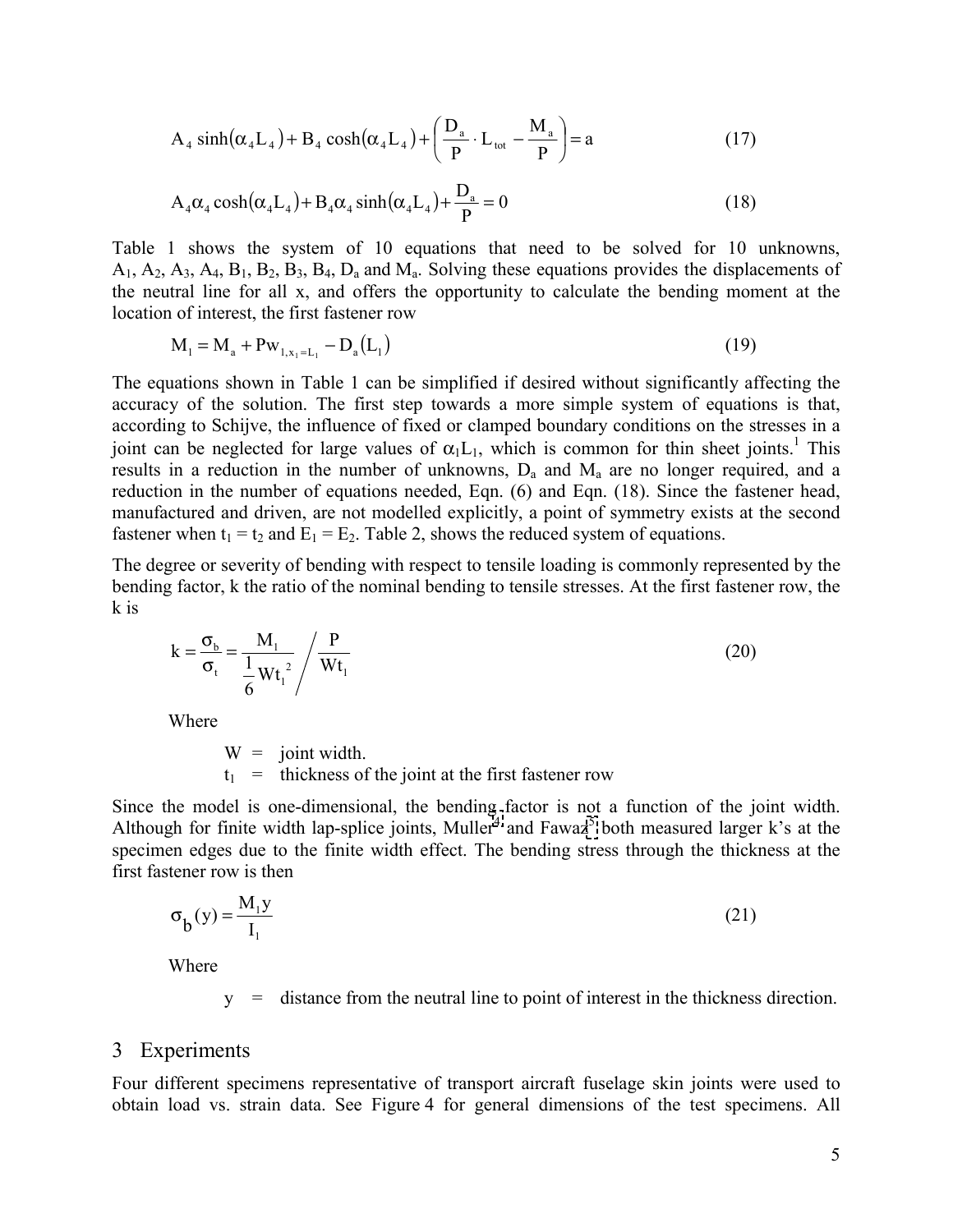<span id="page-5-0"></span>specimens are manufactured from 2024-T3 clad aluminum and subjected to a remote cyclical tension load. The specimens were instrumented with a number of strain gages at the critical rivet row and approximately one inch away from the critical rivet row. All comparisons between the predicted and measured strain data are at the latter location. A complete discussion of the experimental investigation can be found in reference [\[5\]](#page-7-0). Figure 5 shows the four different joint configurations.

JOINT I, is a four-rivet row lap-splice joint with extra doublers and a longitudinal stiffener; the latter being attached with only one fastener row. Strain gages for this joint were attached one inch to the right of fastener row A.

JOINT II is a three-rivet lap-splice joint with a longitudinal stiffener attached with only one fastener row at the position of the middle fastener row. Same place for the strain gages has been chosen, namely one inch to the right of row A.

Implementing the stiffeners from the first two lap-splice joints required a different approach, since those longitudinal stiffeners are attached via only one fastener. This is resolved using the relation that some types of fasteners allow for a clamping effect around the fastener. The applied pressure of the fastener head on the sheets causes clamping. Fastener installation results in a variety of different stress systems in the surrounding sheet material. Installing a solid rivet will cause a residual stress around the fastener hole and a clamping force as a result of the forming of the driven rivet head. Other fasteners used are "lock-bolts", when using clearance fit, no residual stress will be present in the sheet material surrounding the installed fastener. Interference fit fasteners will introduce a residual stress, albeit less effective as can be seen for a solid rivet. The clamping force for the "lock-bolt" type fasteners is dependent on the torque force used to install the fastener nut.

JOINT III is a butt joint with an extra doubler and longitudinal stiffener. The longitudinal stiffener is attached to the joint with two fastener rows.

JOINT IV is a but-splice joint with an extra doubler. All joints were equipped with strain gages one inch to the right of row A.

# 4 Results and Discussion

The measured strains were converted to stress using one-dimensional Hooke's law. The stress at the given location is the total normal stress, which has both tension and bending components. The individual stresses are decomposed using the following relation.

$$
\sigma_{t} = \frac{\sigma_{i} + \sigma_{j}}{2} \qquad \qquad \sigma_{b} = \frac{\sigma_{i} - \sigma_{j}}{2}
$$
 (22)

Since the strain gages are mounted back-to-back on each side of the sheet, the i,j indices simply indicate whether the strain gage is on the front or back. Finally, the stresses from the test are compared to the calculated stress from the neutral line model. Figure 6 to 9 show the applied load vs. stress curves for each of the joint types. These figures clearly show the influence of the fastener rotation, which is discussed below.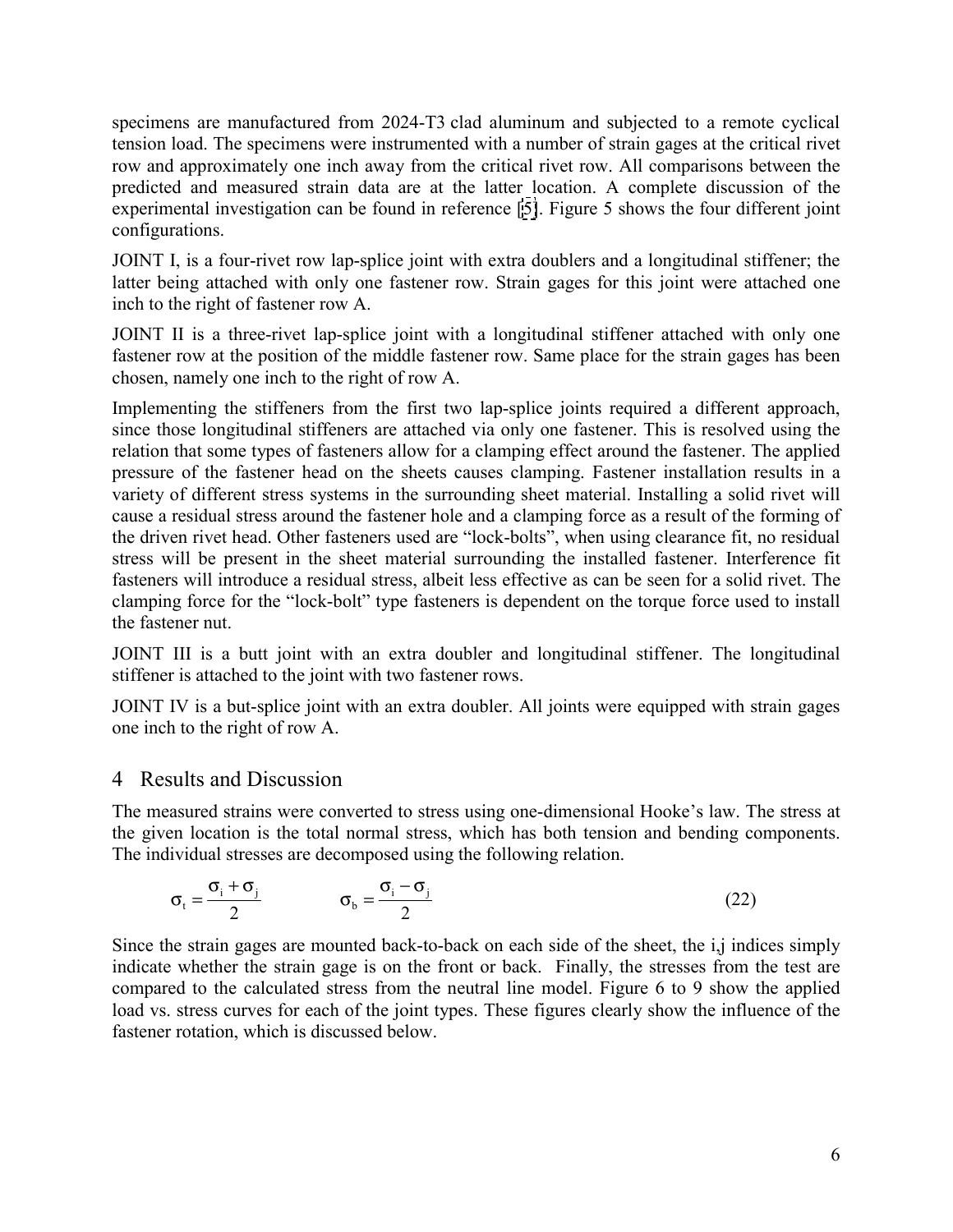# JOINT I

As expected, the calculated axial stresses show good correlation to the tensile stress component, see Figure 6. The bending component is dependent on the rivet rotation and albeit minimal, the attached longitudinal stiffener. Since the stiffener is attached by means of a single fastener row, it does not significantly affect the joint flexibility. Including the longitudinal stiffener into the derivation of the neutral line model increases the complexity of the derivation without a noticeable increase in the accuracy of the calculated stresses.

As load is transferred from the one sheet to the next through the rivets, the rivets rotate, more so in the outer rivet rows. This rotation causes a small permanent bending  $\beta$  as was mentioned before. By including this rivet rotation, the correlation increases between the predicted and measured stresses. By not considering rivet rotation, the calculated bending stresses are always conservative, see Figure 6. Two calculations are made with the influence of fastener rotation due to the small permanent deformation at the beginning of the effective overlap, one calculation using  $\beta = 1^{\circ}$  and one with  $\beta = 0.5^{\circ}$ . It can be seen that the accuracy of the calculated bending stresses increases with increasing fastener rotation. As mentioned before in the derivation of the differential equations, β is introduced at the critical fastener row. However for joint type I, this is slightly different because of the doublers which are added to allow a gradual load transfer between the two main sheets. Since the doublers have a small thickness, they don't transfer a similar amount of load as the main sheet. This directly affects the load transfer of the two middle rows, and thus these two fastener rows carry a larger part of the load. For this reason, β will be used for these fasteners rows also.

## JOINT II

This lap-splice joint is simpler than the joint I since there are no doublers. For this joint configuration, the influence of the stiffener is also minimal for the same reasons stated above. The longitudinal stiffener is not attached to the joint to provide restraint to the secondary bending, but to increase the stiffness in longitudinal direction (joint width) to carry fuselage bending loads. Figure 7 shows the measured and calculated stresses; again the neutral line model accurately calculates the axial tensile stresses. The bending stresses are influenced by the fastener rotation, and was seen for joint I, the accuracy of the calculated stresses increase with increasing fastener rotation. For both joint types, the optimum results are obtained using a fastener rotation β = 1°, which is the same value used by Schijve.<sup>2</sup>

## JOINT III

Accurate predictions of both the tensile and bending stresses are seen in Figure 8. Notice good correlation is found without considering rivet rotation. When the fastener rotation is implemented used in the prediction, the bending stresses decrease with increasing fastener rotation. Decreasing bending stresses implies the stresses become less positive or negative. The following question then arises, why do we get good correlation without rivet rotation for the butt joints. The butt joints used in this investigation have a somewhat thicker sheet material compared to the lap-splice joint. Due to the increased flexural rigidity of the butt splices, they don't experience significant plastic bending and thus rivet rotation is negligible.